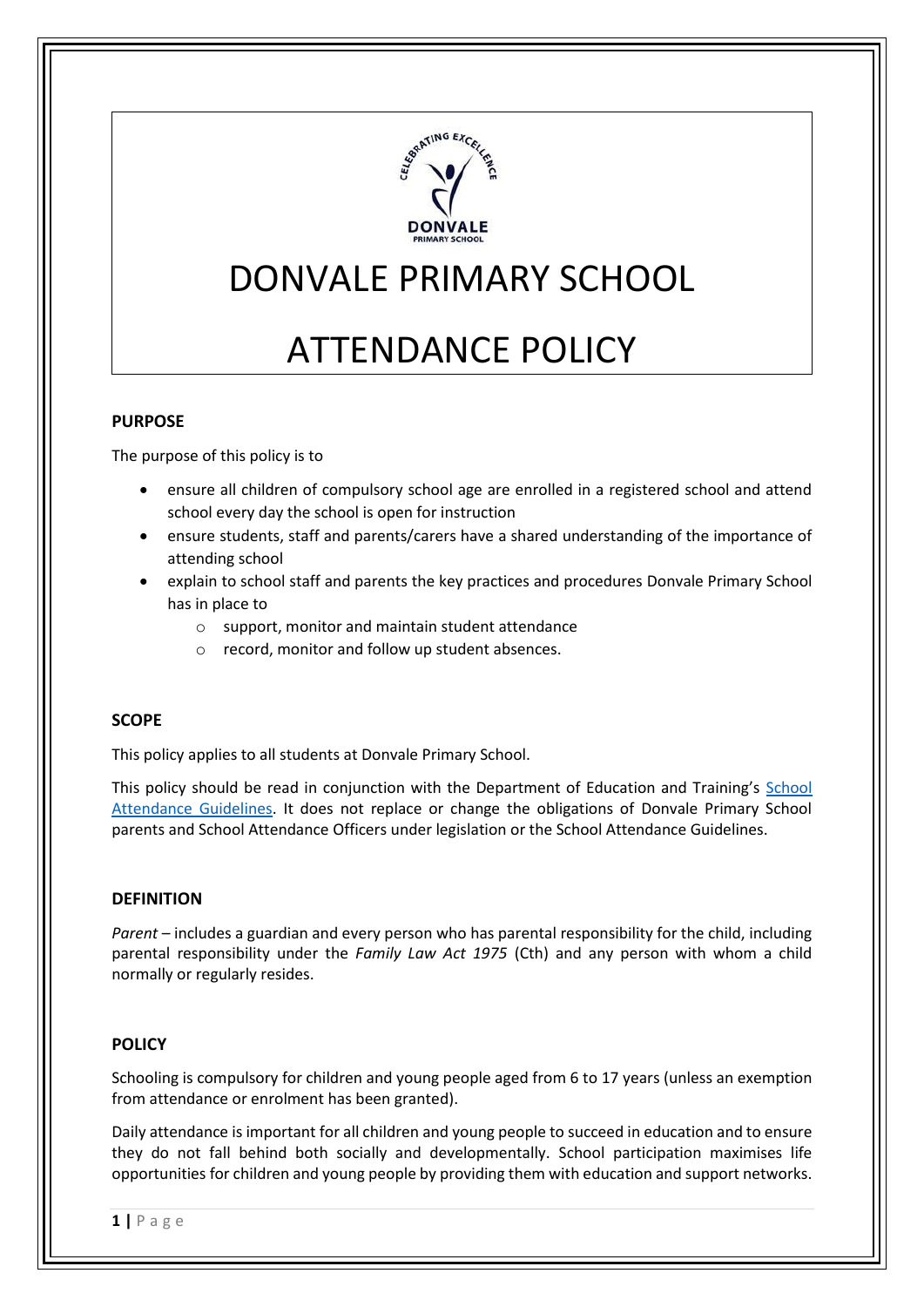School helps people to develop important skills, knowledge and values that set them up for further learning and participation in their community.

Students are expected to attend Donvale Primary School during normal school hours every day of each term unless:

- there is an approved exemption from school attendance for the student
- the student has a dual enrolment with another school and has only a partial enrolment in Donvale Primary School, or
- the student is registered for home schooling and has only a partial enrolment in Donvale Primary School for particular activities.

Both schools and parents have an important role to play in supporting students to attend school every day.

Donvale Primary School believes all students should attend school all day, every day when the school is open for instruction and is committed to working with its school community to encourage and support full school attendance.

Our school will identify individual students or cohorts who are vulnerable and whose attendance is at risk and/or declining and will work with these students and their parents to improve their attendance through a range of interventions and supports.

Students are committed to attending school every day, arriving on time and are prepared to learn. Our students are encouraged to approach a teacher and seek assistance if there are any issues that are affecting their attendance.

Donvale Primary School parents are committed to ensuring their child/children attend school on time every day when instruction is offered, to communicating openly with the school and providing valid explanations for any absence.

Parents will communicate with the relevant staff at Donvale Primary School about any issues affecting their child's attendance and work in partnership with the school to address any concerns.

Parents will provide a reasonable explanation for their child's absence from school and endeavour to schedule family holidays, appointments and other activities outside of school hours.

#### Supporting and promoting attendance

Donvale Primary School's *Student Wellbeing and Engagement Policy* supports student attendance.

#### Recording attendance

Donvale Primary School must record student attendance twice per day. This is necessary to:

- meet legislative requirements
- discharge Donvale Primary School's duty of care for all students

Attendance will be recorded by classroom teachers at 9.00 a.m. and 2.00 p.m. using Compass.

If students are in attendance at a school approved activity, the teacher in charge of the activity will record them as being present.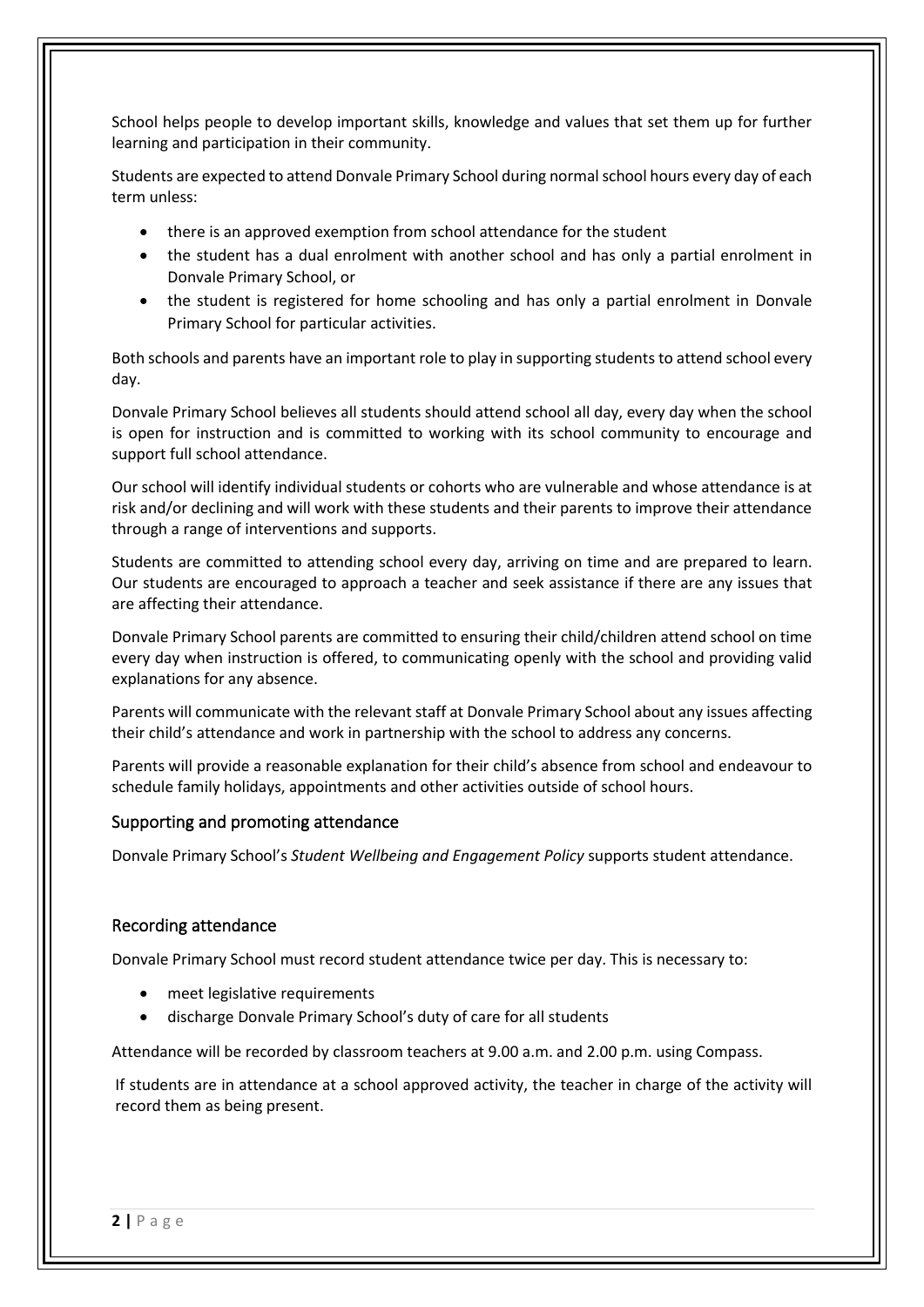#### Recording absences

For absences where there is no exemption in place, a parent must provide an explanation on each occasion to the school.

Parents should notify Donvale Primary School of absences by:

utilising the school Absence telephone line or Compass if it is an unplanned absence, informing the classroom teacher if it is a planned absence

If a student is absent on a particular day and the school has not been previously notified by a parent, or the absence is otherwise unexplained, Donvale Primary School will notify parents by SMS.

Donvale Primary School will attempt to contact parents as soon as practicable on the same day of the unexplained absence, allowing time for the parent to respond.

If contact cannot be made with the parent due to incorrect contact details, the school will attempt to make contact with the emergency contact/s nominated on the student's file held by the school, where possible, on the day of the unexplained absence.

Donvale Primary School will keep a record of the reason given for each absence. The principal will determine if the explanation provided is a **reasonable excuse** for the purposes of the parent meeting their responsibilities under the *Education Training Reform Act 2006* and the School Attendance Guidelines.

If Donvale Primary School considers that the parent has provided a **reasonable excuse** for their child's absence the absence will be marked as '**excused absence**'.

If the school determines that no reasonable excuse has been provided, the absence will be marked as '**unexcused absence**'.

The Principal has the discretion to accept a reason given by a parent for a student's absence. The Principal will generally excuse:

- medical and dental appointments, where out of hours appointments are not possible or appropriate
- bereavement or attendance at the funeral of a relative or friend of the student, including a student required to attend Sorry Business
- school refusal, if a plan is in place with the parent to address causes and support the student's return to school
- cultural observance if the parent/carer notifies the school in advance
- family holidays where the parent notifies the school in advance

If no explanation is provided by the parent within 10 school days of an absence, it will be recorded as an 'unexplained absence' and recorded on the student's file.

Parents will be notified if an absence has not been excused.

#### Managing non-attendance and supporting student engagement

Where absences are of concern due to their nature or frequency, or where a student has been absent for more than five days, Donvale Primary School will work collaboratively with parents, the student, and other professionals, where appropriate, to develop strategies to improve attendance, including:

- establishing an Attendance Student Support Group
- implementing a Return to School Plan
- implementing an Individual Education Plan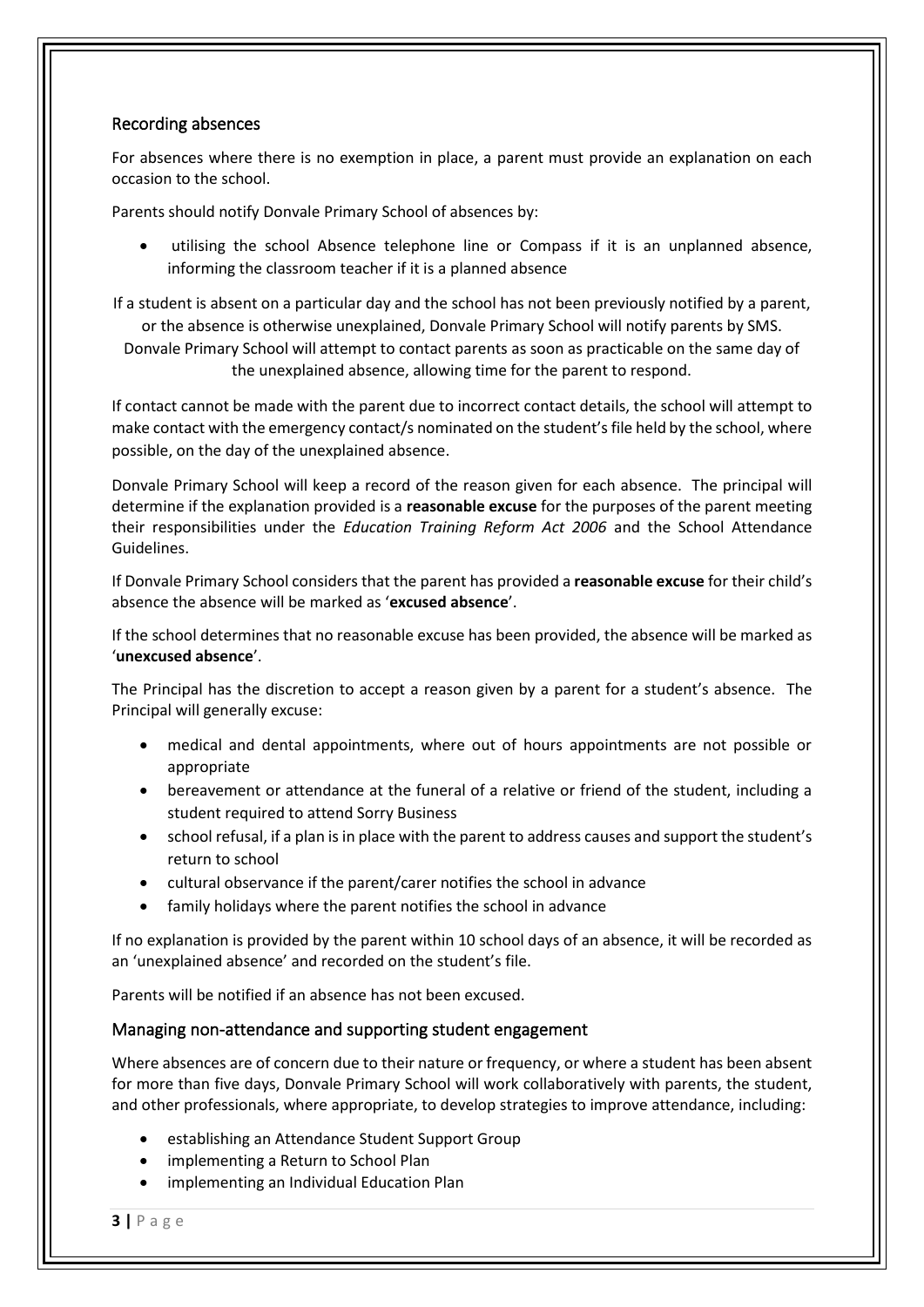- implementing a Student Absence Learning Plan for students who will be absent for an extended period
- arranging for assistance from relevant professionals. E.g. School psychologist

We understand from time to time that some students will need additional supports and assistance, and in collaboration with the student and their family, will endeavour to provide this support when it is required.

#### Referral to School Attendance Officer

If Donvale Primary School decides that it has exhausted strategies for addressing a student's unsatisfactory attendance, we may, in accordance with the School Attendance Guidelines refer the non-attendance to a School Attendance Officer in the North East Victoria Region for further action.

If, from multiple attempts to contact with a parent, it becomes apparent that a student will not be returning to the school, the principal may make a referral to a School Attendance Officer if:

- the student has been absent from school on at least five full days in the previous 12 months where:
	- o the parent has not provided a reasonable excuse for these absences; and
	- o measures to improve the student's attendance have been undertaken and have been unsuccessful
- the student's whereabouts are unknown and:
	- o the student has been absent for 10 consecutive school days; or
	- o no alternative education destination can be found for the student.

# **COMMUNICATION**

This policy will be communicated to our school community in the following ways:

- Available publicly on our school's website
- Discussed at annual staff briefings/meetings
- Discussed at parent information nights/sessions
- Reminders in our school newsletter
- Hard copy available from school administration upon request

# MORE INFORMATION AND RESOURCES

• The Department's Policy and Advisory Library (PAL): [Attendance](https://www2.education.vic.gov.au/pal/attendance/policy)

# POLICY REVIEW AND APPROVAL

| Policy last reviewed  | April 2022                     |
|-----------------------|--------------------------------|
| Consultation          | <b>Education Sub Committee</b> |
| Approved by           | Principal                      |
| Next scheduled review | April 2026                     |
| date                  |                                |